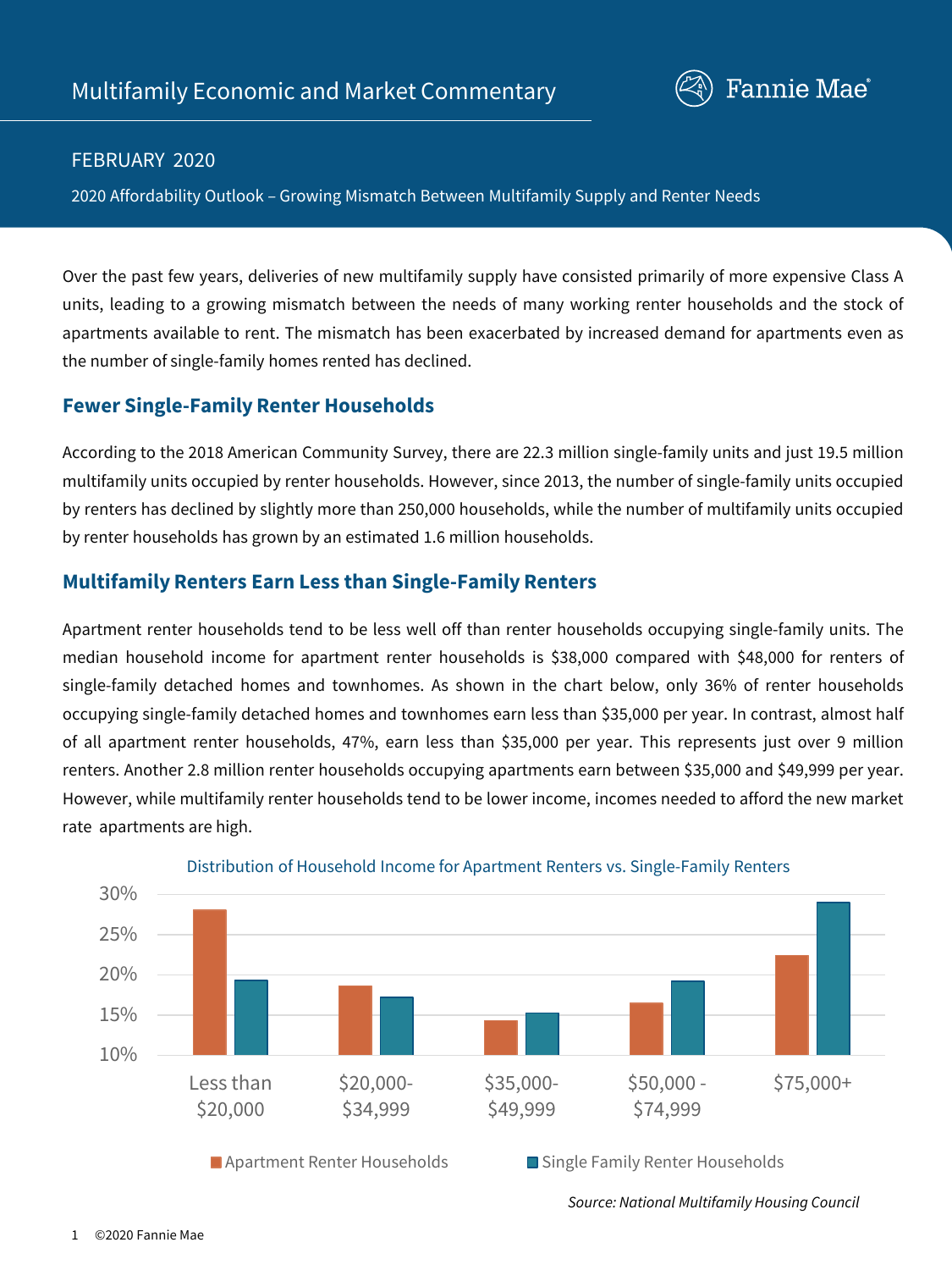# Multifamily Economic and Market Commentary

#### **Higher Incomes Needed to Afford Most New Market-Rate Apartments**

An apartment is considered affordable when a renter household occupying the unit spends no more than 30 percent of household income on rent and utilities. According to data from CoStar, as of fourth quarter 2019, only a third of market-rate apartments were affordable to renter households earning \$40,000 per year. This indicates that less than half of the stock of market-rate apartments are affordable to the average apartment renter household, which earns a median income of \$38,000 per year.

The share of market-rate apartments affordable to the average renter household falls significantly for newer apartments. Only 4% of market-rate apartments built within the past five years are affordable to a renter household earning \$40,000 annually. In fact, only 58% – or about three-in-five – newer market-rate apartments were affordable at an annual income of \$70,000. In addition, while rents are not certain until a unit is occupied, less than half of the units currently under construction appear to be affordable to an occupying renter household earning \$70,000 based on stated rent targets, according to CoStar.





*Source: CoStar Portfolio Strategy*

*Assumes 30% of income needed to afford apartment, data excludes federally subsidized units. Note: Rents for units under construction will not be known until unit is leased.* 

# **Workforce Housing Includes both Subsidized and Unsubsidized Rental Properties**

The nation's workforce includes families across the income spectrum, living in both subsidized and unsubsidized market-rate apartments. At one end is rent-restricted housing subsidized by various government programs, including Low-Income Housing Tax Credits (LIHTC), the U.S. Department of Housing and Urban Development's Section 8 program, and a growing number of state and local inclusionary housing incentive initiatives.

At the other end of the spectrum there are market-rate units that do not receive support from government housing programs, but nevertheless still offer affordable rents in their local market. These units, which are usually referred to as class B and C units, may be more affordable to low- and middle-income households due to various factors, including the age of the property, as well as its condition or location. Unlike rent-restricted units, these class B and C units are not required to maintain housing costs at affordable levels; therefore, asking rents are fluid and based on local supply and demand factors.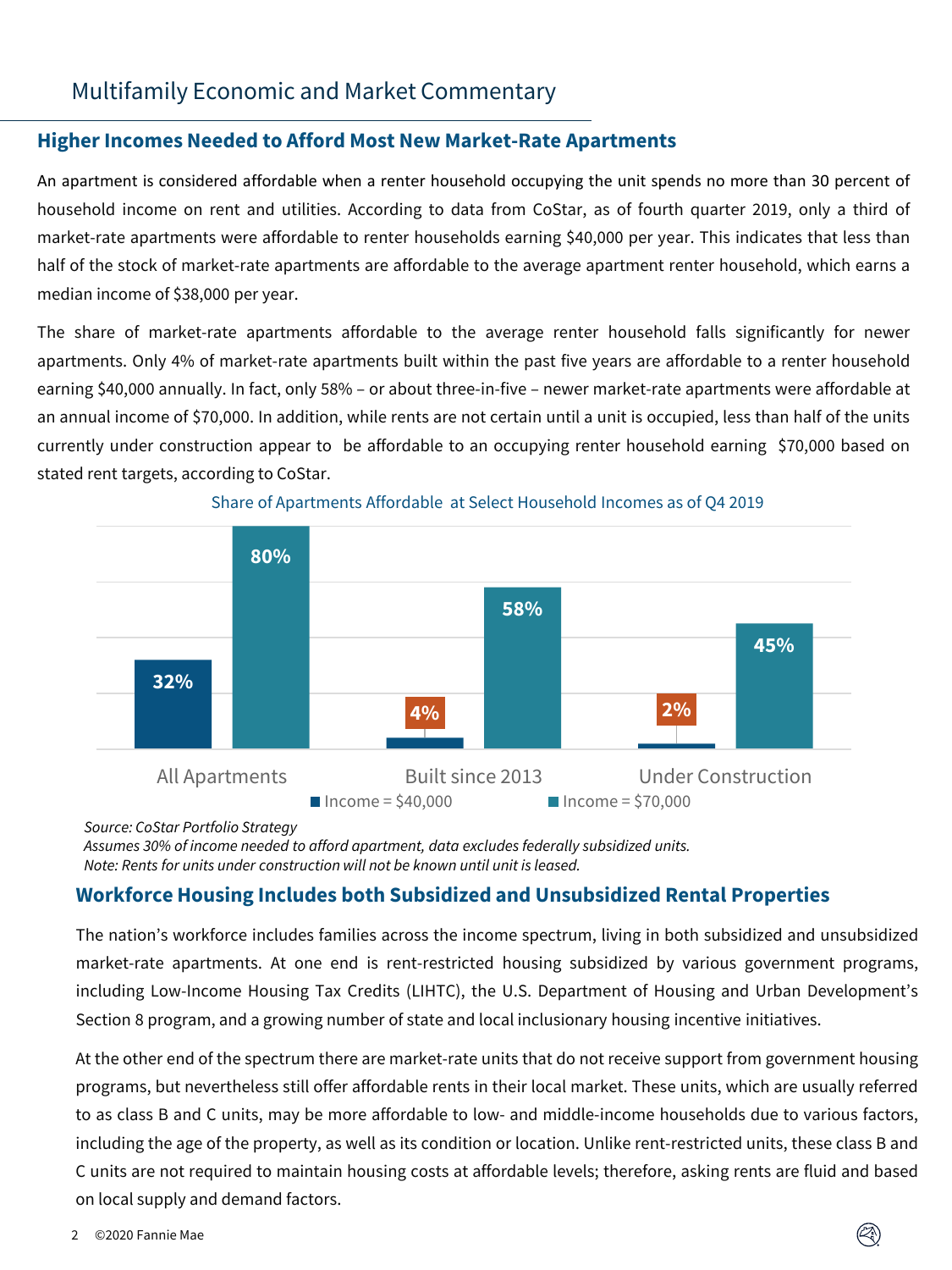# **Vacancy Rates for Workforce Housing Remain Low…**

Ongoing demand for affordable rental units has kept the estimated vacancy rate very low for many class B and C units. As shown in the chart below, vacancy rates for these more affordable units bottomed out in 2015 at 5.1% and have barely budged since. The estimated vacancy rate for class C apartments, which tend to be some of the most affordable available, was only 4.8% as of the end of 2019, according to CoStar. Vacancies at rent-restricted properties, meaning those with public subsidies, were even tighter at only 2.4%, according to Reis.

Even vacancies at middle-market class B apartments remained low at 5.4 percent. Only vacancies at class A units, which are the most expensive, remained elevated at 8.1 percent as of the end of 2019, according to CoStar. The discrepancy in vacancies shows the demand for units affordable to workforce renters remains strong. The vacancy rate for the class B and C segments are about 3.0 percentage points below that of class A rental units.



Multifamily Vacancies by Class 2009 - 2021

Source: CoStar, Reis, Inc.

Note: Class A is approximated by CoStar five- and four-star category properties. Class B is approximated by three-star category. Class C is approximated by CoStar's two-star and one-star category data. Rent-Restricted data from Reis based on LIHTC units.

#### **…and Are Unlikely to Rise in the Near Term**

We do not expect the vacancy rates at apartment units affordable to workforce households to rise anytime soon. According to Reis, vacancies at rent-restricted apartments are expected to remain below 2.1 percent through 2020. According to CoStar, vacancies at class B and C properties are expected to rise to just 5.9 percent and 5.1 percent, respectively, through 2020, which would leave them below the historical average of 6.0 percent. In contrast, the vacancy rate at class A properties could rise to as high as 9.3 percent by the end of 2020, as continuing deliveries meet potentially slowing job growth.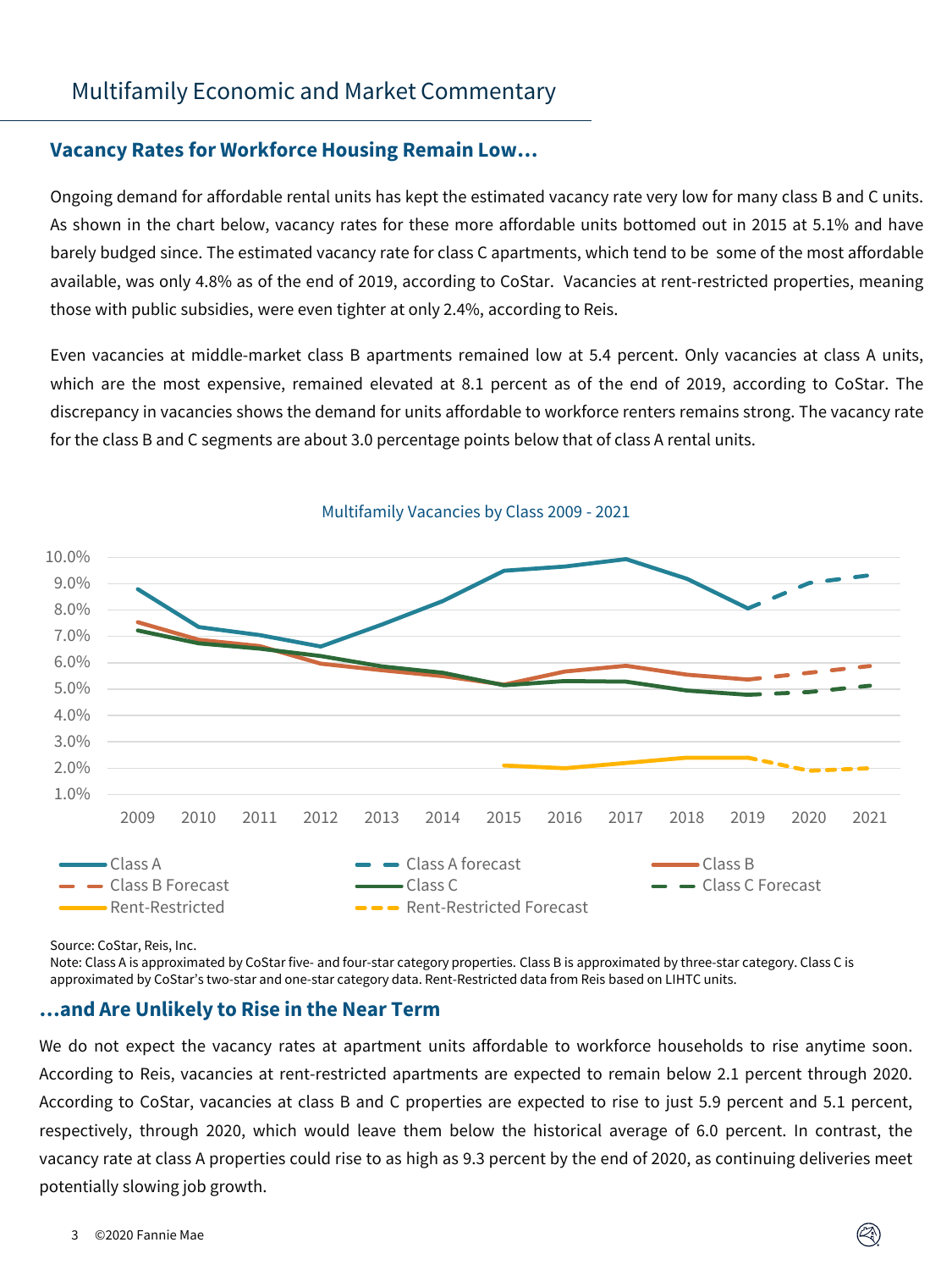# Multifamily Economic and Market Commentary

#### **Wage Growth Slowly Strengthening…**

Wages measure earnings from working, while income can include non-work earnings such as interest and dividends. While growth in income helps rental affordability, there are renters that rely solely on wages, making wage growth an important indicator of rental affordability.

According to the National Conference of State Legislatures, 14 states increased their minimum wages in 2019. Also, with the unemployment rate at 3.5% as of December 2019, more employers are feeling the pressure to increase wages to attract and retain qualified employees. As a result, as of December 2019, the year-over-year change in private sector nominal average hourly earnings of production and nonsupervisory employees strengthened considerably to 3.5%, which was the fastest pace of growth since the Great Recession ended in June of 2009.



Year-over-Year Change in Private Sector Nominal Average Hourly Earnings and Asking Rent, 2007–2019

*Source: Moody's Analytics – Current Employment Survey for earnings, CoStar for rent growth. Note:* Class B is approximated by CoStar's three-star category. Class C is approximated by CoStar's two-star and one-star category data *.*

#### **… Finally Inching Above Rent Growth**

Rental affordability generally improves when wage growth meaningfully outpaces rent growth. As shown in the chart above, the wage growth of non-production/nonsupervisory employees finally outpaced year-over-year rent growth in class B and C units last year. According to data from CoStar, year-over-year rent growth for class B units was 3.0% at the end of 2019 and 2.5% for class C apartments, compared to annual wage growth of 3.5% for production and nonsupervisory employees. However, this recent reversal does little to offset the effect of the preceding seven years, when rent growth for Class B and C apartments still outpaced wage growth.

According to CoStar, the average monthly asking rent for a class C apartment as of Q4 2019 was approximately \$1,075, class B was approximately \$1,245, and class A averaged \$1,770. As a result, the rent for the average class A apartment is currently about 65% higher than the average class C apartment and about 43% higher than the average class B apartment.

#### 4 ©2020 Fannie Mae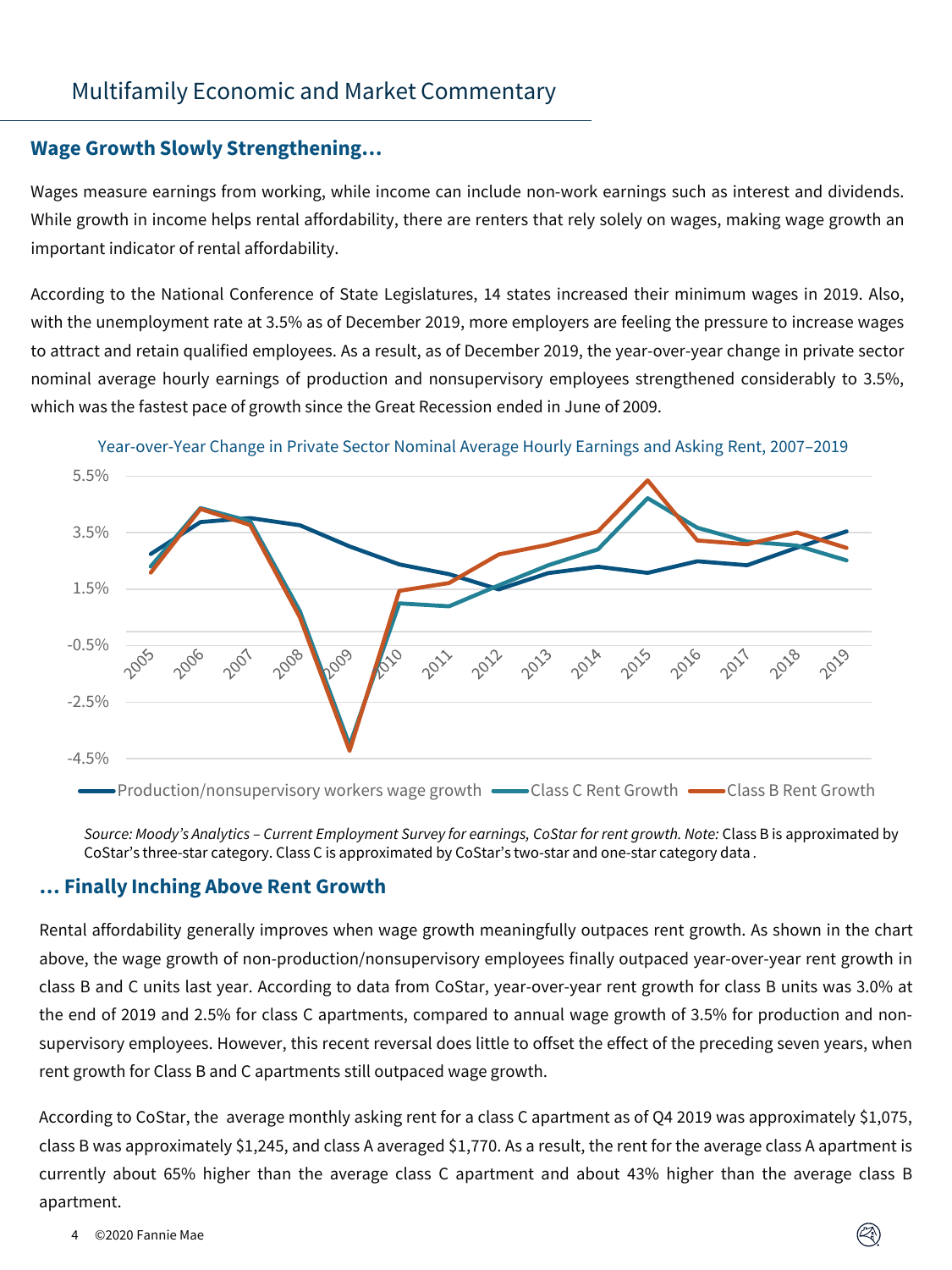#### **Some States Enact Rent Control…**

Some expensive cities, such as New York and San Francisco, have long had some form of mandated rent control or rent stabilization. However, prior to 2019, there was no state with statewide rent control. Due to concern about rapidly rising rents for many renter households, a number of states have adopted rent control measures. In 2019, three states -- California, Oregon, and New York -- passed some form of rent control.

All three state laws passed in 2019 also strengthened tenant protections. In addition, California and Oregon passed what were widely considered "anti-gouging" rent control laws, with a cap on rent linked to an inflation factor plus 5% and 7%, respectively. New York's rent cap is set by the New York Rent Board and has averaged 2% or less annually over the past five years.

# **… as Affordable Supply Stagnates**

As shown in the adjacent chart, the inventory of class C units, which are considered the most affordable units available in a market, have been on the decline since 2012. Indeed, the supply of class C units has fallen by an estimated 100,000 units, according to data from CoStar. Further, the supply of class B middle-market units has only grown by 200,000 units since 2012. By contrast, the number of apartments occupied by renters has grown by over 1.6 million, amplifying the need for more affordable rentals.



#### Class B and C Inventory (2012-2019) (Millions)

*Source: CoStar*

# **Federal, State, and Local Programs Help Support New Affordable Supply**

Federal, state, and local programs work to increase the supply of new affordable rentals. For instance, the LIHTC program is the primary way the federal government works to increase the supply of affordable housing. It is the largest source of affordable housing in the United States currently, having created approximately 3 million housing units since it began in 1987, with approximately 100,000 units completed annually, according to the National Council of State Housing Agencies.

There are a also number of state and local governments adopting inclusionary housing programs that provide developers with incentives to include affordable units in new, primarily market-rate apartment developments.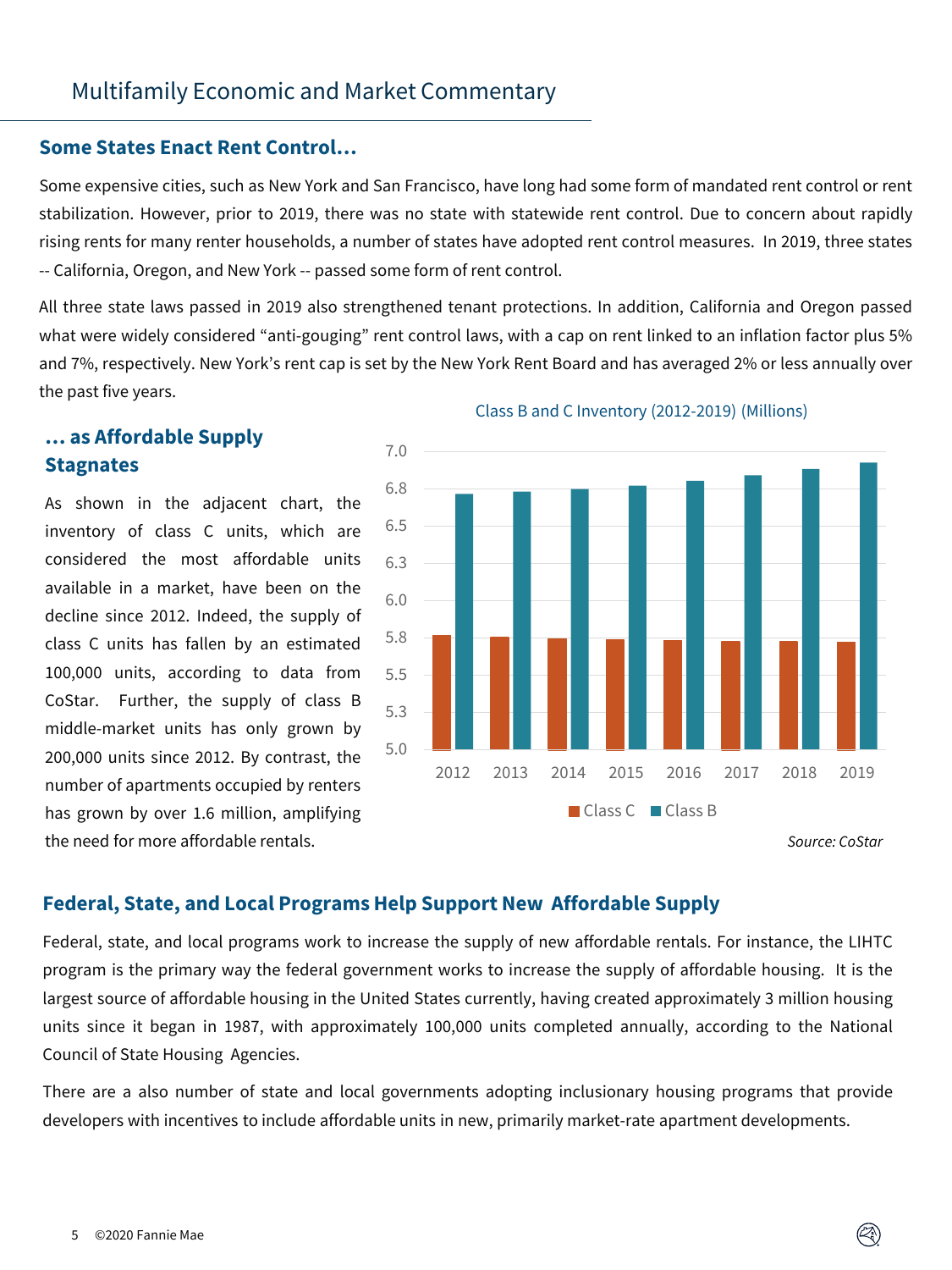#### **Density Bonuses Encourage Affordable Supply**

As shown in the chart below, about 350 jurisdictions provide a density bonus to developers to increase affordable supply. This is, by far, the incentive most frequently used to create new affordable supply by state and local governments. Density bonuses permit developers to build more units on the same amount of land, which helps developers offset the cost of providing a share of new apartments with a rent restriction to keep them affordable.



#### **Incentives Offered to Developers to Include Affordable Units by Number of Programs**

*Source: Grounded Solutions Network Survey data as of March 2019*

# **Tax Abatement Programs Also Help Increase Affordable Supply**

Tax abatements are a financial incentive that state and local governments also use to encourage developers to include affordable rentals in new market-rate developments. One example is Seattle's Multifamily Tax Exemption (MFTE) program, which provides a 100% tax exemption lasting 10 to 12 years for buildings that set aside 20% of units as income-restricted for a range of low- and moderate-income households. According to the city of Seattle, between 1998 and May 2018, the MFTE program created approximately 4,000 rent-restricted units in more than 190 apartment buildings.

Another example is New York City's 421-a program, also known as Affordable New York. Property owners receive a long-term real estate tax abatement in exchange for setting aside a portion of units for low-to-moderate income residents and subjecting the remaining market-rate units to rent stabilization for the duration of the abatement period. The 2019 Housing Supply Report issued by the New York City Rent Guidelines Board estimates that there are currently 116,000 rent stabilized apartments that were created by the 421-a tax abatement program.